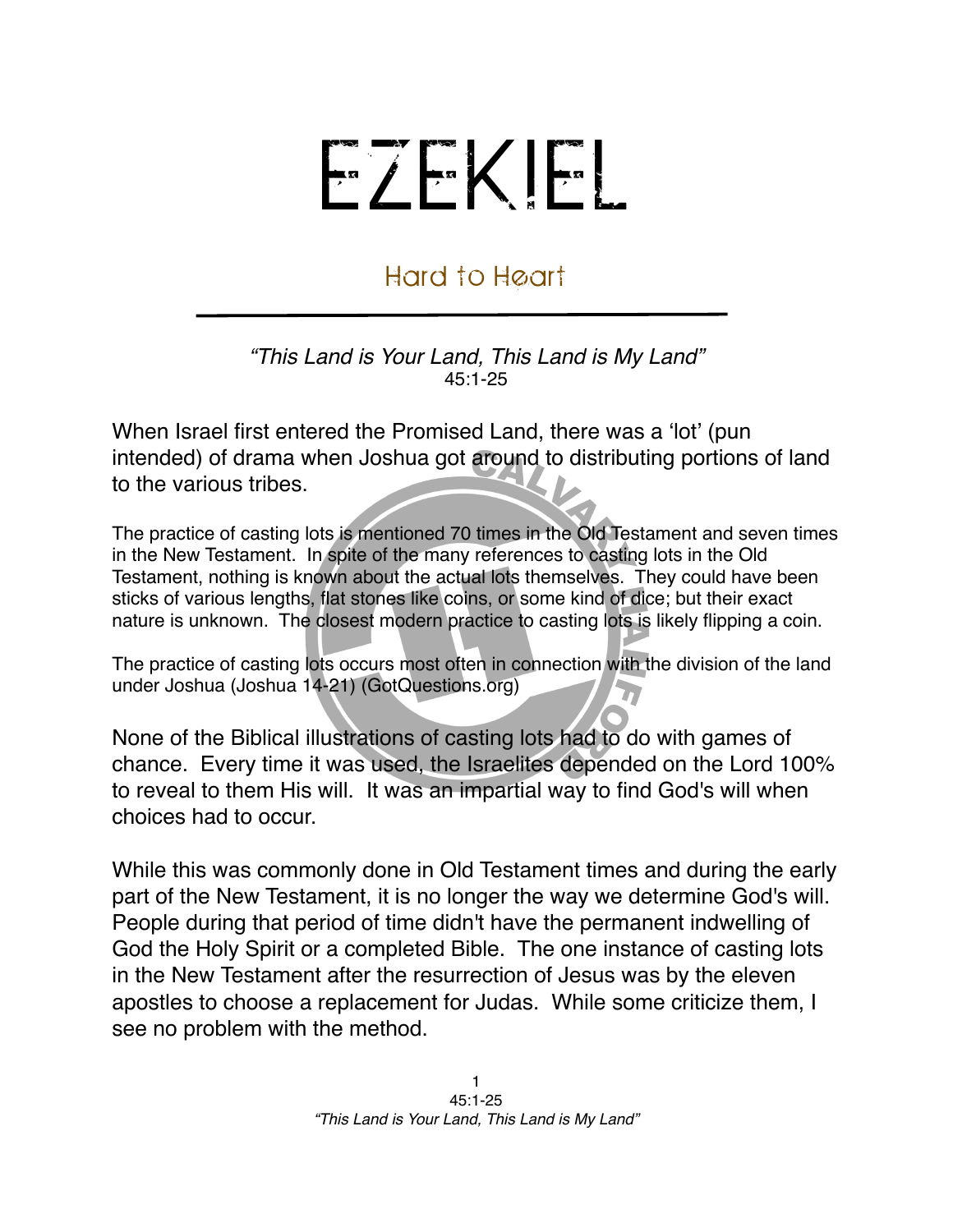In fact, in the future Millennial Kingdom Jesus will again distribute the land by lot only without the drama. That distribution begins here in chapter fortyfive.

Ezekiel 45:1 "Moreover, when you divide the land by lot into inheritance, you shall set apart a district for the Lord, a holy section of the land; its length shall be twenty-five thousand cubits, and the width ten thousand. It shall be holy throughout its territory all around.

In the division of the land Israel is to present to the Lord a portion of the land as a sacred district, 25,000 cubits (about 8.3 miles) long and 20,000 cubits (about 6.6 miles) wide.

The Lord is the Creator of the universe. He has vast territories to His name. Why does he need a small plot of land on the Millennial earth?

**He doesn't need it so much as Israel needs to give it to Him**. It's like when you go somewhere and bring back something for someone. It's thoughtful; it's a gesture of love.

Even now, giving to God is a thoughtful gesture that reflects your love. That's why I resist any teaching that says there is a definite, certain percentage of your money that you *must* give to God. No, you give to God as you see fit. *But realize that giving reflects how much you*'*re thinking about Him!*

Ezekiel 45:2 Of this there shall be a square plot for the sanctuary, five hundred by five hundred rods, with fifty cubits around it for an open space.

Ezekiel 45:3 So this is the district you shall measure: twenty-five thousand cubits long and ten thousand wide; in it shall be the sanctuary, the Most Holy Place.

Ezekiel 45:4 It shall be a holy section of the land, belonging to the priests, the ministers of the sanctuary, who come near to minister to the Lord; it shall be a place for their houses and a holy place for the sanctuary.

Ezekiel 45:5 An area twenty-five thousand cubits long and ten thousand wide shall belong to the Levites, the ministers of the temple; they shall have twenty chambers as a possession.

Ezekiel 45:6 "You shall appoint as the property of the city an area five thousand cubits wide and twenty-five thousand long, adjacent to the district of the holy section; it shall belong to the whole house of Israel.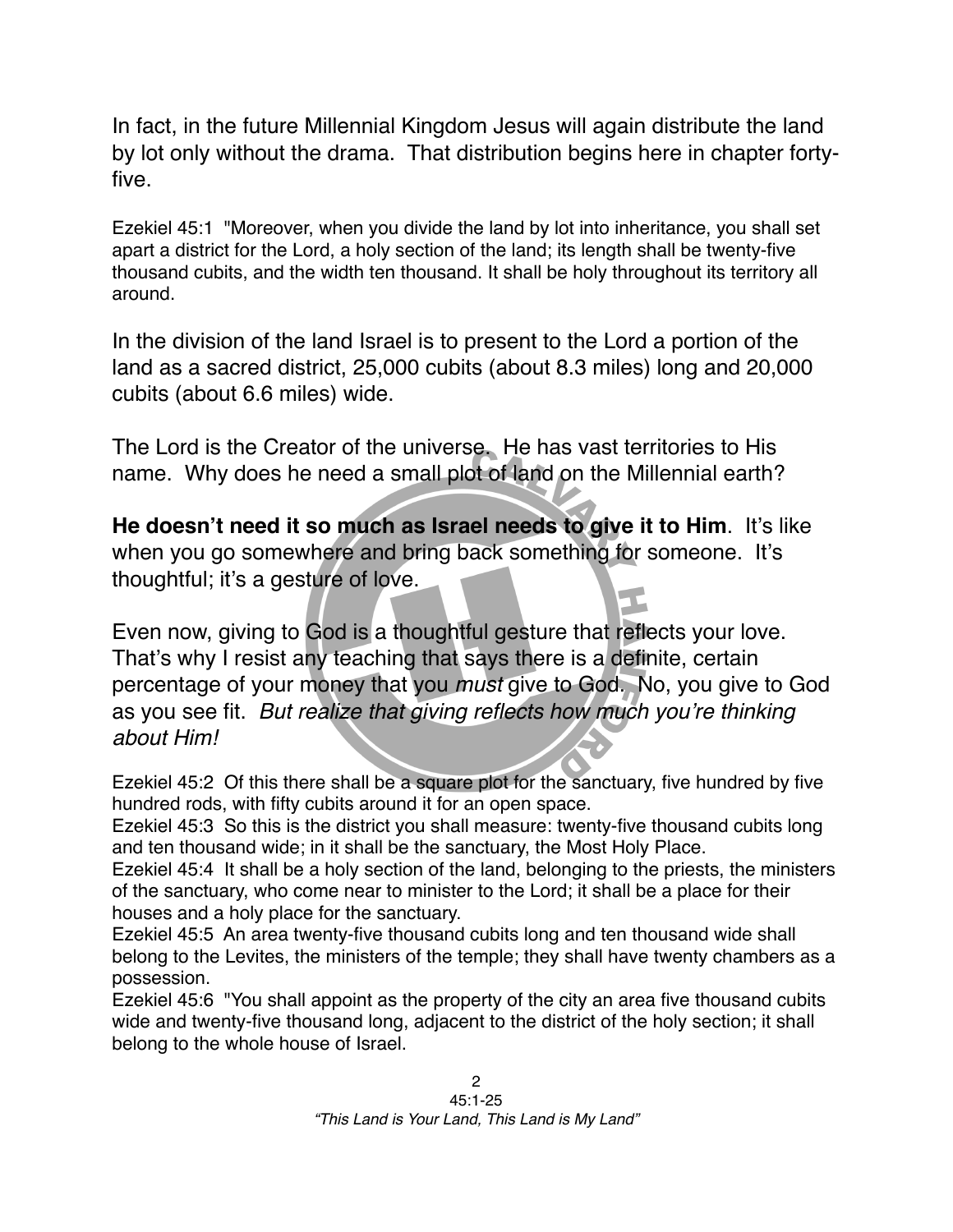Within this land area will be the Temple complex Ezekiel had just described in chapters 40-43. This rectangle of land will be divided into two equal portions, each about 8.3 miles long and about 3.3 miles wide.

- The first portion, in which will be located the sanctuary, will be allotted to the priests for their houses as well as a holy place for the sanctuary.
- The second portion will be allotted to the Levites, who serve in the temple, as their possession for towns to live in.

In Old Testament times the priests and the levites were scattered throughout Israel. It allowed them to be available to minister to the people when they weren't serving in the Temple. In the future kingdom we're told that "... the earth will be filled With the knowledge of the glory of the Lord, As the waters cover the sea (Habakkuk 2:14). Thus the priests and the levites can concentrate on their Temple service.

Jesus stopped to minister to those who were most lowly. A woman, for example, who snuck-up on Him to touch the hem of His garment did not go unnoticed. If we want to be like our Lord then we, too, must allow for interruptions by the least of these.

At the same time it is true that there *are* weightier matters. We ought to serve one another in such a way that we relieve, rather than add to, the burden of ministry on others.

Ezekiel 45:7 "The prince shall have a section on one side and the other of the holy district and the city's property; and bordering on the holy district and the city's property, extending westward on the west side and eastward on the east side, the length shall be side by side with one of the tribal portions, from the west border to the east border. Ezekiel 45:8 The land shall be his possession in Israel; and My princes shall no more oppress My people, but they shall give the rest of the land to the house of Israel, according to their tribes."

We saw in our last study that "the prince" is King David in his resurrected body serving as a co-regent with Jesus.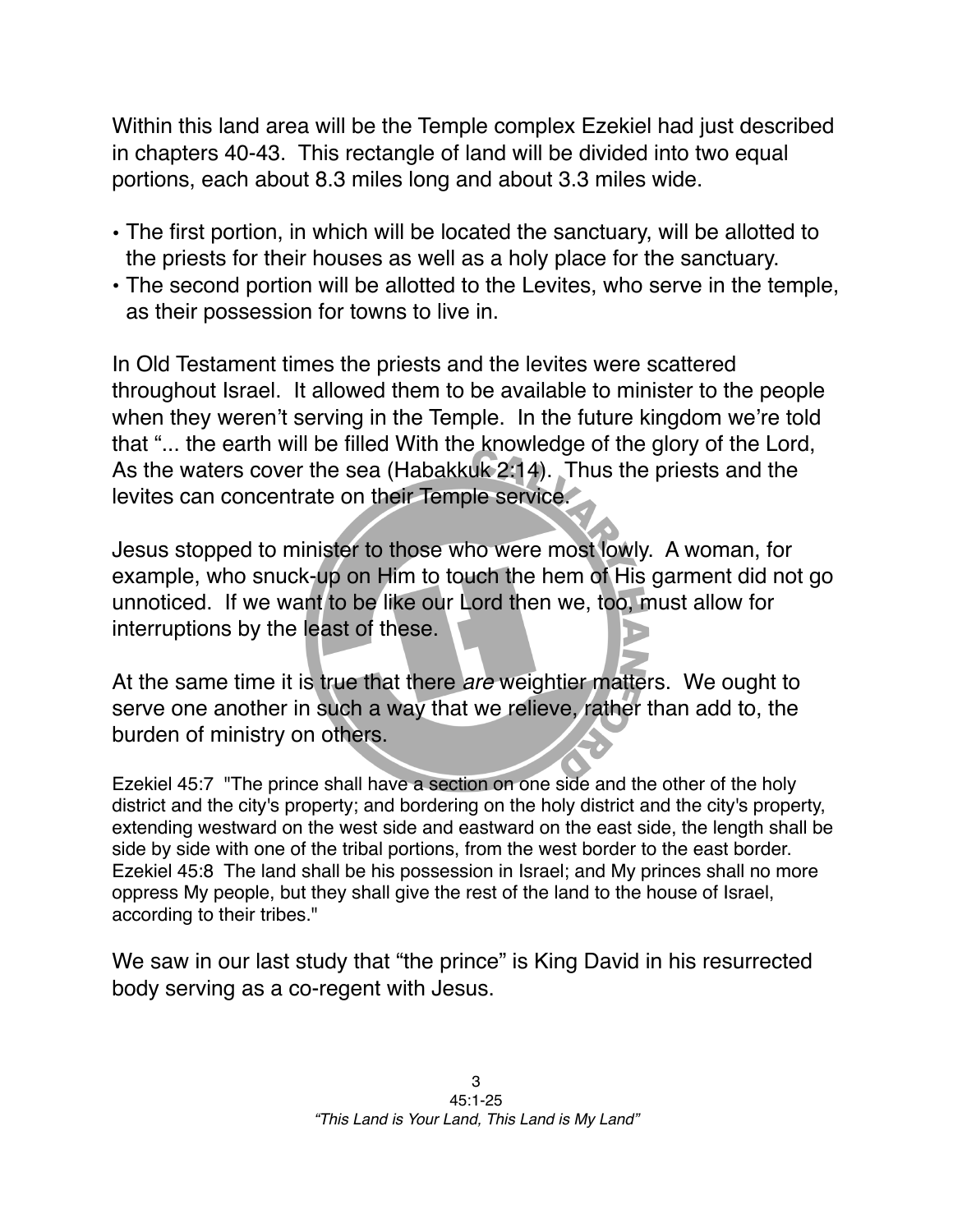By the way, this pairing of David and Jesus makes for an interesting apologetic argument. In Matthew 22:41-45 we read the following.

Matthew 22:41 While the Pharisees were gathered together, Jesus asked them, Matthew 22:42 saying, "What do you think about the Christ? Whose Son is He?" They said to Him, "The Son of David."

Matthew 22:43 He said to them, "How then does David in the Spirit call Him 'LORD,' saying:

Matthew 22:44 'THE LORD SAID TO MY LORD, "SIT AT MY RIGHT HAND, TILL I MAKE YOUR ENEMIES YOUR FOOTSTOOL" '?

Matthew 22:45 If David then calls Him 'LORD,' how is He his Son?"

Then, in the Revelation of Jesus Christ, we read this:

Revelation 22:16 "I, Jesus, have sent My angel to testify to you these things in the churches. I am the Root and the Offspring of David..."

Only if Jesus were the eternal God come in human flesh could He be **both** the root (ancestor) and the offspring (descendant) of David. Only if Jesus were the eternal God come in human flesh could David call his son Lord.

At the mention of David and his future righteous reign the prophet is given a word to speak to his contemporaries and those who would follow.

Ezekiel 45:9 'Thus says the Lord God: "Enough, O princes of Israel! Remove violence and plundering, execute justice and righteousness, and stop dispossessing My people," says the Lord God.

Ezekiel 45:10 "You shall have honest scales, an honest ephah, and an honest bath. Ezekiel 45:11 The ephah and the bath shall be of the same measure, so that the bath contains one-tenth of a homer, and the ephah one-tenth of a homer; their measure shall be according to the homer.

Ezekiel 45:12 The shekel shall be twenty gerahs; twenty shekels, twenty-five shekels, and fifteen shekels shall be your mina.

Ezekiel's audience was in exile, held captive in Babylon. The captivity would end in seventy years and there would be a lot of history from the end of the sixth century BC til the coming of Jesus. The Jewish leaders were being exhorted to be fair and to carry out the Lord's will with righteousness.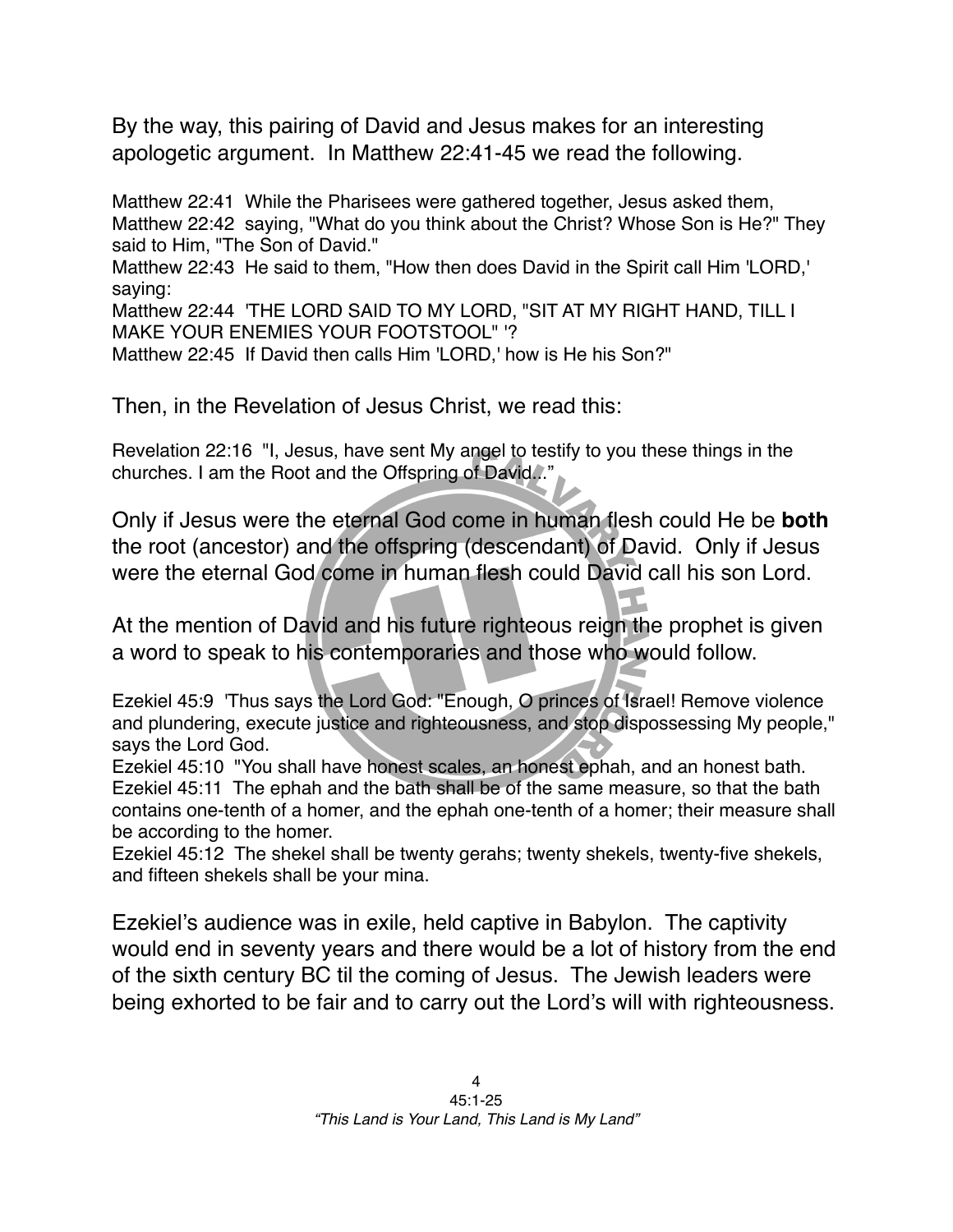We're not exiles or captives, but we are pilgrims and strangers awaiting the resurrection and rapture of the church. We might have a lot more living to do before Jesus calls us home. Let's live as we ought to in these last days!

Here is how the apostle Peter described it.

2 Peter 3:11 Therefore, since all these things will be dissolved, what manner of persons ought you to be in holy conduct and godliness,

2 Peter 3:12 looking for and hastening the coming of the day of God, because of which the heavens will be dissolved, being on fire, and the elements will melt with fervent heat?

2 Peter 3:13 Nevertheless we, according to His promise, look for new heavens and a new earth in which righteousness dwells.

2 Peter 3:14 Therefore, beloved, looking forward to these things, be diligent to be found by Him in peace, without spot and blameless;

2 Peter 3:15 and consider that the longsuffering of our Lord is salvation...

Towards God we are to be diligent to maintain the peace He's made with us. Towards ourselves as it were, we are to be without spot and blameless. Towards others, especially nonbelievers, we are to "consider" that God is "longsuffering" with them, not willing any should perish, but that all would come to Him to be saved.

It might interest you to see, in the next set of verses, that one thing will remain just as certain as it is today. *There will be taxes!*

Ezekiel 45:13 "This is the offering which you shall offer: you shall give one-sixth of an ephah from a homer of wheat, and one-sixth of an ephah from a homer of barley. Ezekiel 45:14 The ordinance concerning oil, the bath of oil, is one-tenth of a bath from a kor. A kor is a homer or ten baths, for ten baths are a homer.

Ezekiel 45:15 And one lamb shall be given from a flock of two hundred, from the rich pastures of Israel. These shall be for grain offerings, burnt offerings, and peace offerings, to make atonement for them," says the Lord God.

Ezekiel 45:16 "All the people of the land shall give this offering for the prince in Israel. Ezekiel 45:17 Then it shall be the prince's part to give burnt offerings, grain offerings, and drink offerings, at the feasts, the New Moons, the Sabbaths, and at all the appointed seasons of the house of Israel. He shall prepare the sin offering, the grain offering, the burnt offering, and the peace offerings to make atonement for the house of Israel."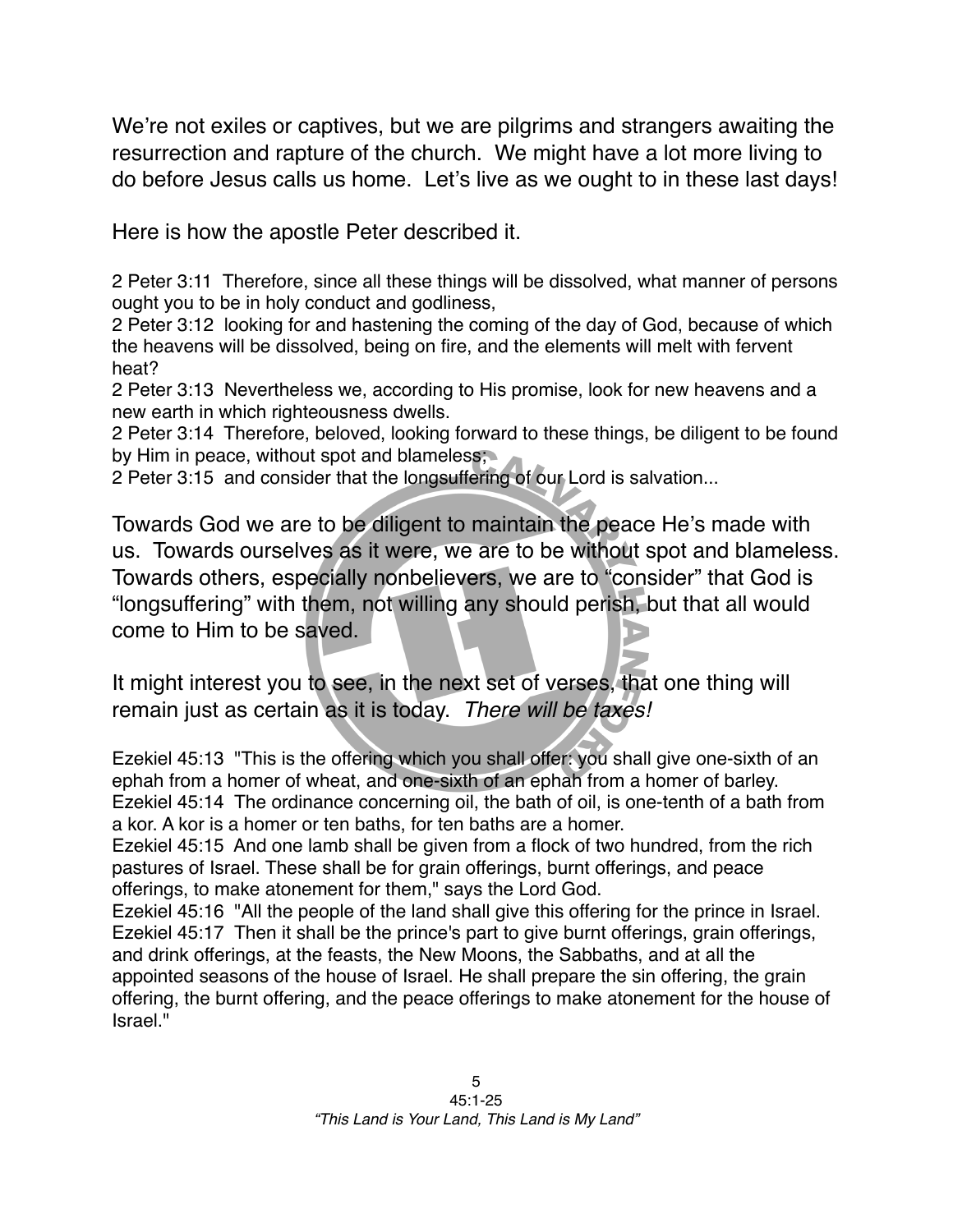The prescribed portion is to be proportionate to each individual's wealth or lack of it. They are each to give a 60th of their wheat and barley, one percent of their olive oil, and 1 sheep from every 200 of their flocks.

This is a tax that will be required of all the people for use by the prince in Israel. As the people's representative, he will collect their gifts and use them to maintain the Temple sacrifices, including burnt offerings, grain offerings, and drink offerings at the festivals, the New Moons, and the Sabbaths.

Ezekiel 45:18 'Thus says the Lord God: "In the first month, on the first day of the month, you shall take a young bull without blemish and cleanse the sanctuary. Ezekiel 45:19 The priest shall take some of the blood of the sin offering and put it on the doorposts of the temple, on the four corners of the ledge of the altar, and on the gateposts of the gate of the inner court. 24

Ezekiel 45:20 And so you shall do on the seventh day of the month for everyone who has sinned unintentionally or in ignorance. Thus you shall make atonement for the temple.

Perfect conditions cannot affect the fact that human beings are born dead in trespasses and sins. The sacrifice of animals in the Millennium will drive home the point that the wages of sin is death, but the gift of God is eternal life in Jesus.

Ezekiel 45:21 "In the first month, on the fourteenth day of the month, you shall observe the Passover, a feast of seven days; unleavened bread shall be eaten.

Ezekiel 45:22 And on that day the prince shall prepare for himself and for all the people of the land a bull for a sin offering.

Ezekiel 45:23 On the seven days of the feast he shall prepare a burnt offering to the Lord, seven bulls and seven rams without blemish, daily for seven days, and a kid of the goats daily for a sin offering.

Ezekiel 45:24 And he shall prepare a grain offering of one ephah for each bull and one ephah for each ram, together with a hin of oil for each ephah.

Ezekiel 45:25 "In the seventh month, on the fifteenth day of the month, at the feast, he shall do likewise for seven days, according to the sin offering, the burnt offering, the grain offering, and the oil."

The annual feasts of Passover and Unleavened Bread will last seven days, during which the people will eat bread made without yeast. The prince will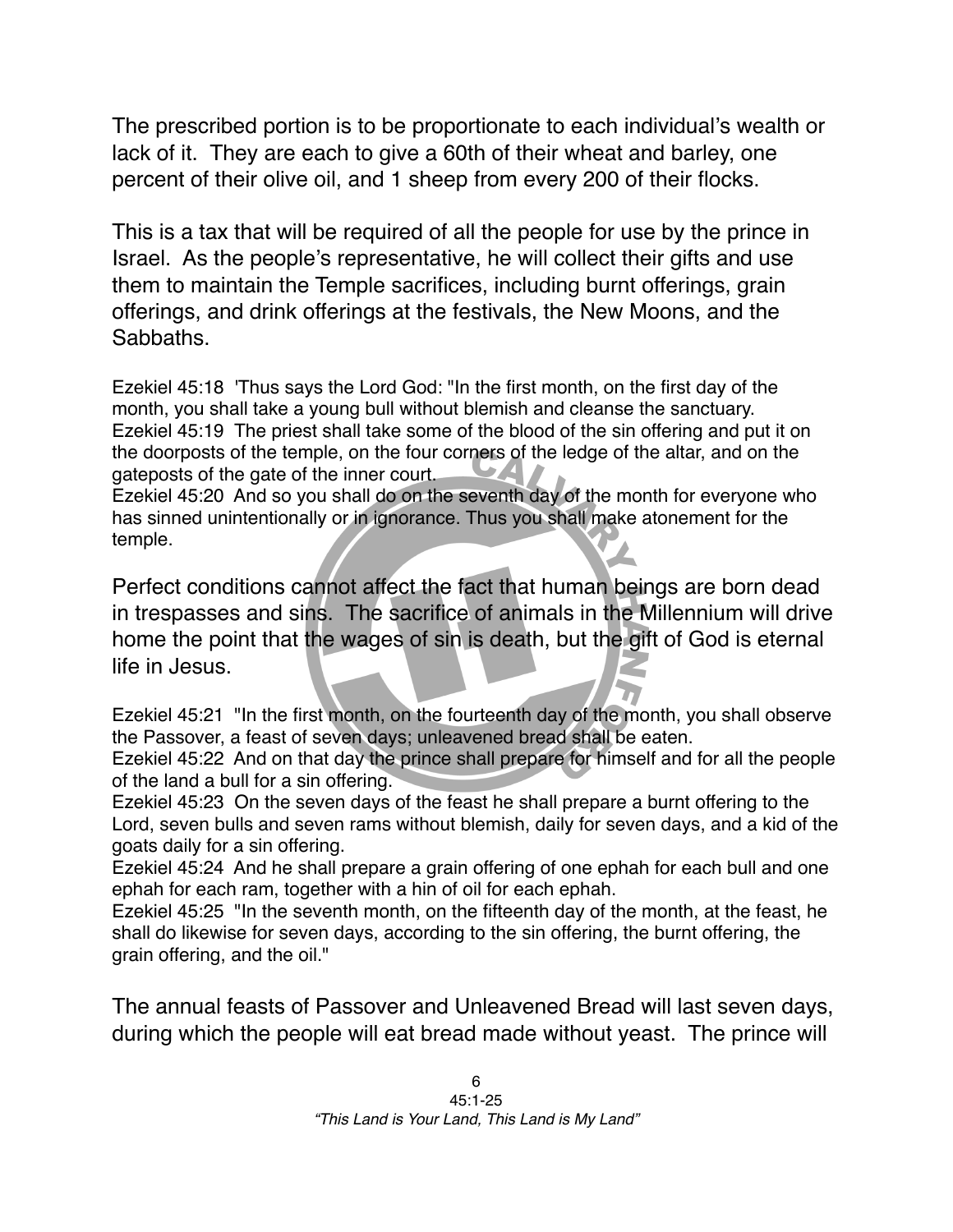provide the sacrifices for that period. The fact that the prince is to make a sin offering for himself shows that he is *not* Jesus Christ.

The third feast will begin in the seventh month on the 15th day. This is the Festival of Tabernacles, also a seven-day celebration, the last feast in Israel's yearly calendar.

There is no mention of the Feast of Pentecost, the Feast of Trumpets, or the Day of Atonement being observed in the Millennium.

One reason might be that those three feasts are unnecessary in the future.

- Pentecost was fulfilled when the Holy Spirit was given to the church in the first century. In Acts we read that the Day of Pentecost was filly come!
- Trumpets will be fulfilled in the resurrection and rapture of the church when we hear the trumpet of God and are translated to Heaven!
- Jesus has already provided the once-for-all atonement for sin.

The feasts that Ezekiel does mention speak of Israel's unique relationship to God.

- Passover and Unleavened Bread point Israel back to the death of Jesus Christ.
- Tabernacles is all about their new position in the Millennial Kingdom on earth.

There is a trend among evangelicals to return to Judaism. It sounds innocent enough. Listen to this excerpt from the NY Times.

In a San Antonio chapel last August, after reciting their wedding vows and exchanging their rings, Sally and Mark Austin prepared to receive communion for the first time as husband and wife. Just before they did, their minister asked them to sign a document. It was a ketubah, a traditional Jewish marriage contract.

In so doing, the Austins are part of a growing phenomenon of non-Jews incorporating the ketubah, a document with millennia-old origins and a rich artistic history, into their weddings. Mrs. Austin, in fact, first learned about the ketubah from her older sister, also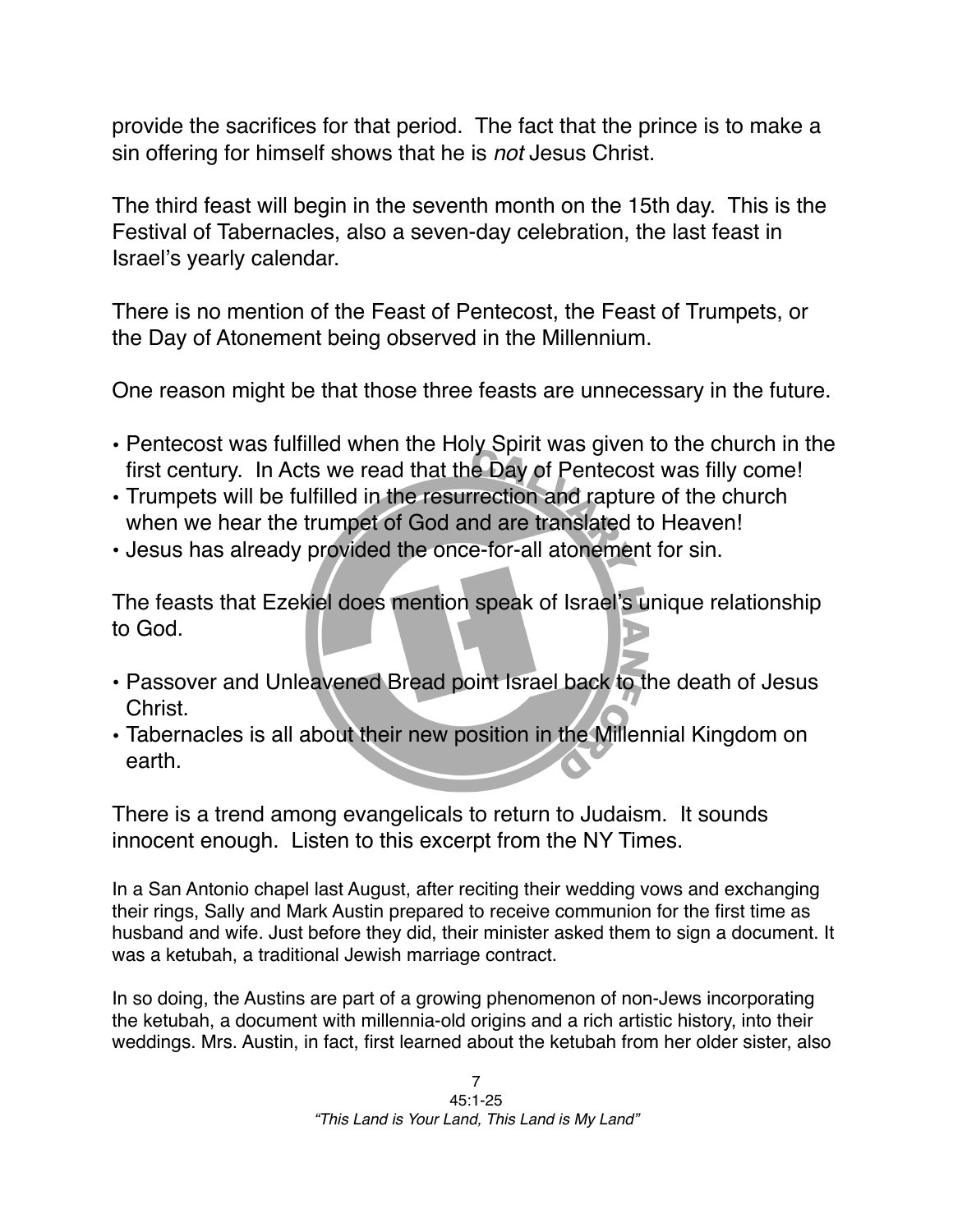an evangelical Christian, who had been married five years earlier with not only a ketubah but the Judaic wedding canopy, the huppah.

"Embracing this Jewish tradition just brings a richness that we miss out on sometimes as Christians when we don't know the history," said Mrs. Austin, 29, a business manager for AT&T. "Jesus was Jewish, and we appreciate his culture, where he came from."

In an opinion piece based on this trend, a British journalist stated, "evangelicals have become increasingly admiring of the sacramental richness of Judaism."

Recently a small Calvary Chapel shut its doors because the pastor has embraced this new trend and is now observing the Sabbath and other things typically Jewish. 571

I'm with James and the Jerusalem council on this! In the first century there were those who insisted a Gentile must convert to Judaism in order to be saved. Here is what we read in Acts.

Acts 15:13 ... James answered, saying, "Men and brethren, listen to me: Acts 15:14 Simon has declared how God at the first visited the Gentiles to take out of them a people for His name.

Acts 15:15 And with this the words of the prophets agree, just as it is written: Acts 15:16 'AFTER THIS I WILL RETURN AND WILL REBUILD THE TABERNACLE OF DAVID, WHICH HAS FALLEN DOWN; I WILL REBUILD ITS RUINS, AND I WILL SET IT UP;

Acts 15:17 SO THAT THE REST OF MANKIND MAY SEEK THE LORD, EVEN ALL THE GENTILES WHO ARE CALLED BY MY NAME, SAYS THE LORD WHO DOES ALL THESE THINGS.'

Acts 15:18 "Known to God from eternity are all His works.

Acts 15:19 Therefore I judge that we should not trouble those from among the Gentiles who are turning to God,

Acts 15:20 but that we write to them to abstain from things polluted by idols, from sexual immorality, from things strangled, and from blood.

Acts 15:21 For Moses has had throughout many generations those who preach him in every city, being read in the synagogues every Sabbath."

In other words, if you are a Gentile, you aren't to pursue Judaism. Just don't do things to offend Jews.